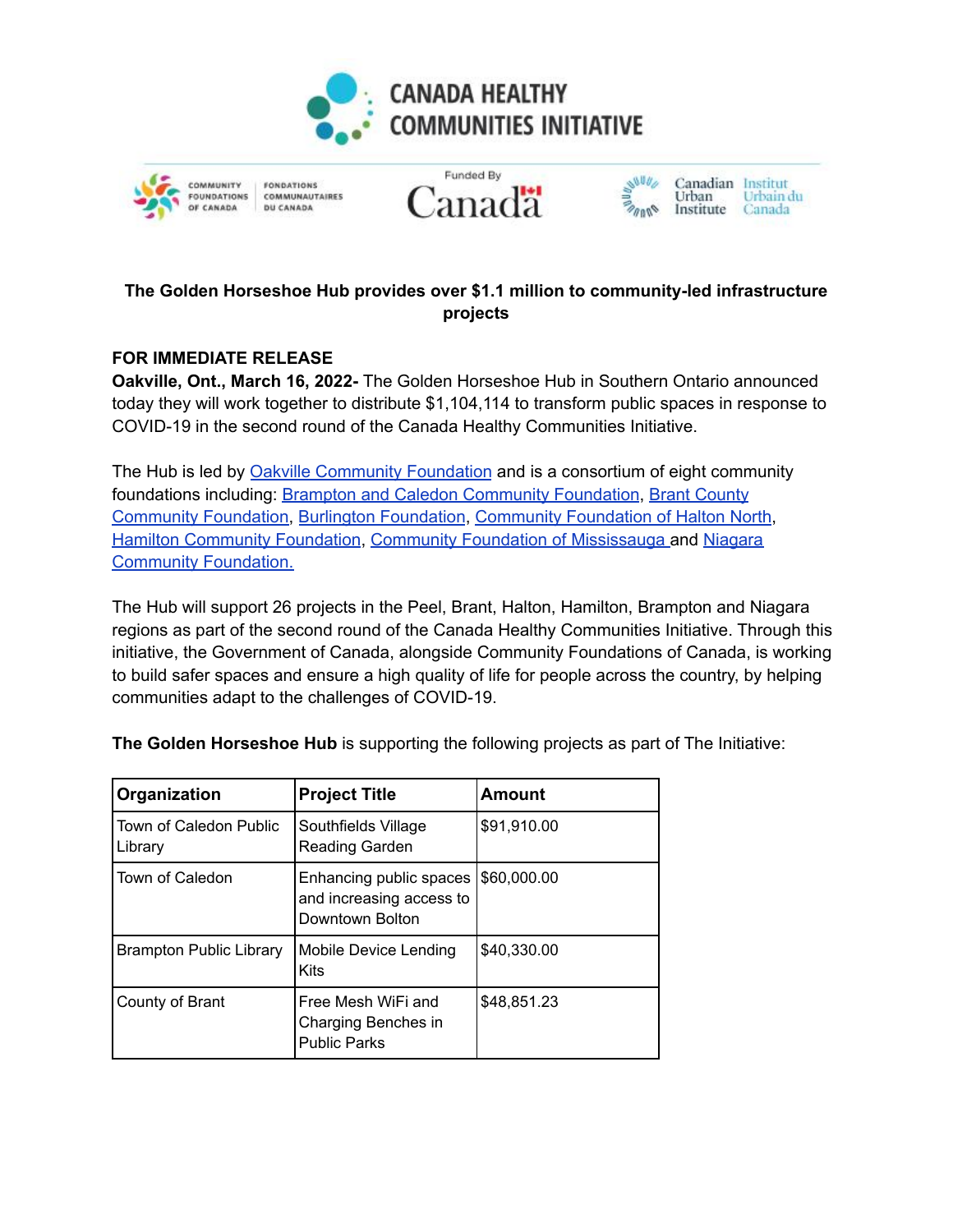| Six Nations Polytechnic                                         | Creating Safe, Healthy<br>and Active Spaces for<br>Community                                      | \$65,000.00 |
|-----------------------------------------------------------------|---------------------------------------------------------------------------------------------------|-------------|
| <b>BurlingtonGreen</b><br>Environmental<br>Association          | Clean Up Green Up-<br><b>Expanding Vulnerable</b><br><b>Community Connections</b>                 | \$14,209.00 |
| <b>Burlington Public Library</b>                                | <b>Connection For All- Post</b><br>Covid Technology<br>Access                                     | \$19,650.00 |
| Milton Public Library                                           | Be Inspired.<br>Indigenous-Centered<br>Knowledge                                                  | \$50,000.00 |
| The Canadian Arabic<br>Orchestra                                | The Multicultural Pop-Up<br>Festival in the Park                                                  | \$25,000.00 |
| The Dam- Develop<br><b>Assist Mentor</b>                        | What's Next? An<br>inclusive post-secondary<br>education digital guide                            | \$75.644.00 |
| City of Hamilton                                                | Public Spaces and Park<br>Wi-Fi Connectivity                                                      | \$99,999.00 |
| Hamilton Olympic Club                                           | Ray Lewis Track & Field<br>Centre- COVID-19<br>Shade Structure Project                            | \$50,000.00 |
| <b>Cobalt Connects</b><br>Creativity                            | All Our Relations- Youth<br>Engagement                                                            | \$45,000.00 |
| <b>Welland Public Library</b>                                   | <b>Bridging the Digital</b><br>Divide: Connectivity &<br><b>Digital Device Lending</b><br>Program | \$10,518.00 |
| Downtown Port<br>Colborne BIA                                   | Public Spaces for<br>Everybody                                                                    | \$35,000.00 |
| Downtown Beamsville<br><b>Business Improvement</b><br>Area      | Downtown Alleyway Art<br>Gallery and Sensory<br>Maze                                              | \$25,000.00 |
| <b>Recreation and Culture</b><br>Department: City of<br>Welland | A Place For Everyone-A<br><b>Community Meeting</b><br>Place                                       | \$20,000.00 |
| Town of Pelham Public<br>Library                                | Lendable WiFi Hotspots<br>with Unlimited Data                                                     | \$5,050.00  |
| <b>Advancing Crystal</b><br><b>Beach Community</b>              | 100% Inclusive in<br><b>Crystal Beach</b>                                                         | \$18,000.00 |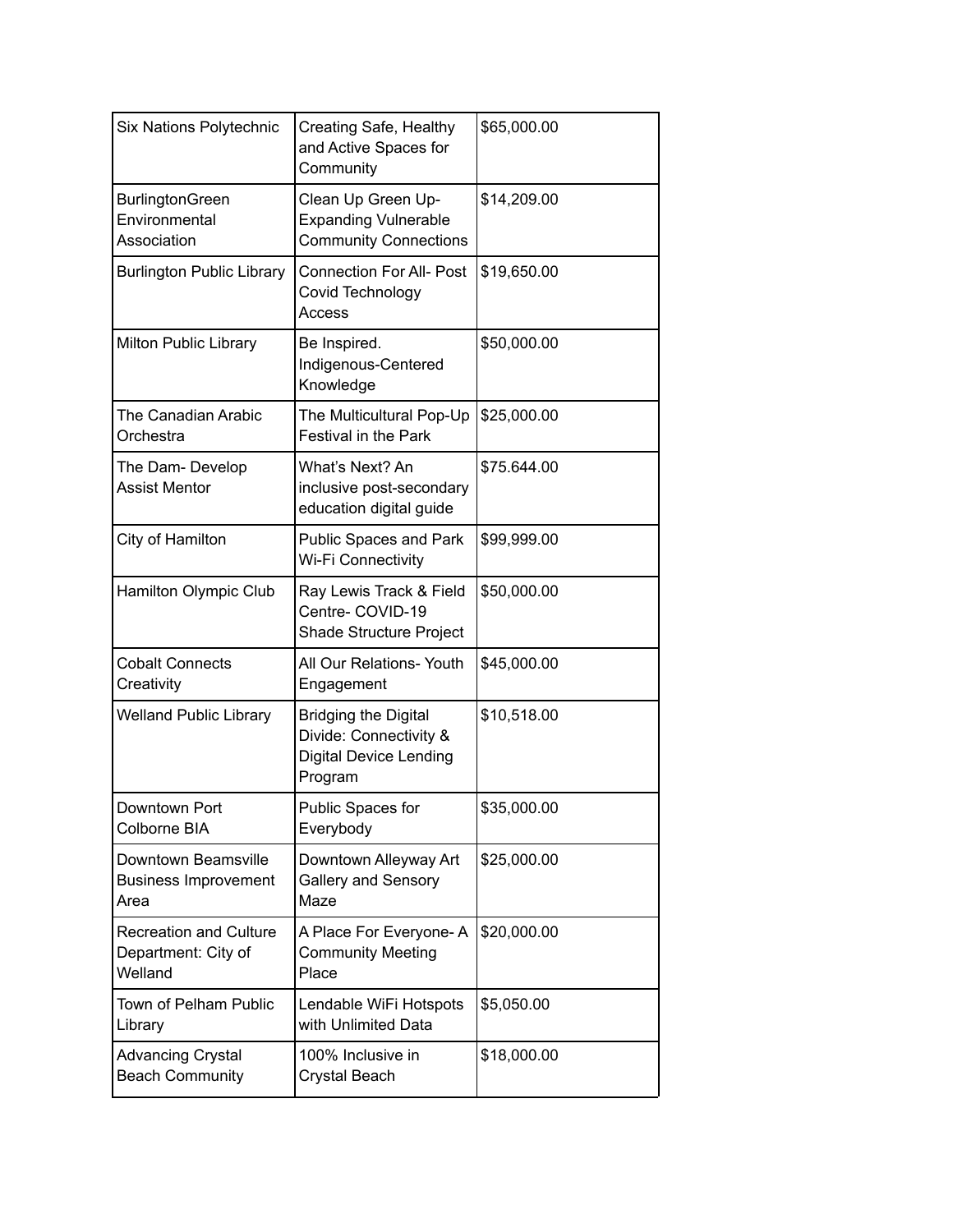| Development<br>Organization                                                  |                                                                                     |             |
|------------------------------------------------------------------------------|-------------------------------------------------------------------------------------|-------------|
| <b>FirstOntario Performing</b><br><b>Arts Centre</b>                         | Digital Placemaking in<br>St. Catharines- creating<br>safe public art<br>engagement | \$48,573.00 |
| Rotary Club of Oakville<br>Trafalgar                                         | <b>Adult and Senior Fitness</b><br><b>Equipment to Memorial</b><br>Park             | \$50,000.00 |
| Canadian Mental Health<br><b>Association Halton</b><br>Region Branch         | Coping Skills for Change<br><b>Virtual Groups</b>                                   | \$48,559.00 |
| <b>Bridgeway Family</b><br>Centre                                            | <b>Arabic Healthy Start</b>                                                         | \$44,000.00 |
| Sexual Assault and<br>Violence Intervention<br>Services of Halton<br>(SAVIS) | <b>Crisis Line Support</b>                                                          | \$10,000.00 |
| <b>Hospital for Sick</b><br>Children                                         | Co-designing a peer-led<br>social media-based food<br>literacy program for<br>youth | \$75,362.00 |
| Peel Art Gallery,<br><b>Museum and Archives</b><br>(PAMA)                    | <b>Indigenous Community</b><br><b>Advisory Circle</b>                               | \$28,458.00 |

The Initiative was designed to fund eligible projects between \$5,000 and \$250,000 that fall under three main themes: creating safe and vibrant public spaces, improving mobility options, and digital solutions.

"Inclusive, accessible public spaces are the heart of any community, and vital to healthy, vibrant, safe and successful communities that are better equipped to restore growth, create jobs, build a greener, more competitive and resilient economy and repair the damage done by the pandemic. Together, the federal government and its provincial and municipal partners are working hard to ensure strategic investments in community infrastructure upgrades create inclusive communal spaces for everyone to enjoy."

-- Pam Damoff, Member of Parliament for Oakville North-Burlington

"Public spaces are the glue to our communities: they enable a feeling of belonging and of social cohesion. They are a big part of what makes communities safe, vibrant and connected," said Wendy Rinella, CEO of the Oakville Community Foundation. "As our region faces increased isolation due to COVID-19, these projects from the Canada Healthy Communities Initiative will